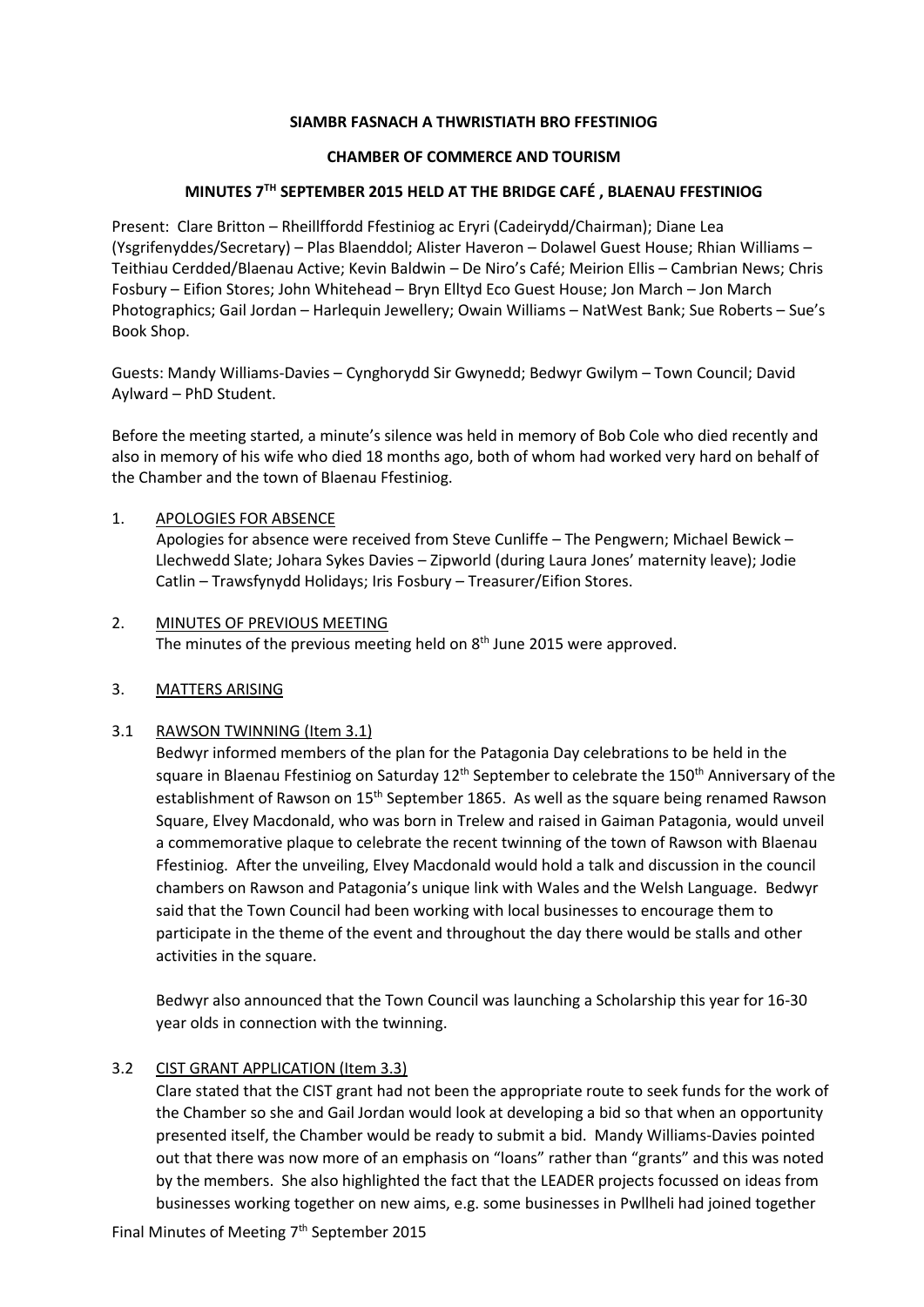with £1k to help new businesses in the town. Other suggestions included: considering the possibility of the Chamber joining with another Chamber to bid for funds for a leaflet; or considering a link with the Gwynedd Slate Industry World Heritage Site application currently being pursued by Gwynedd Council; or a technology link. It was noted that "partnership" would be an important part of any bid.

# 3.3 DHFFEST 25<sup>TH</sup> & 26<sup>TH</sup> JULY 2015 (Item 4)

Clare and other members of the Chamber had spent the day at Llechwedd talking to bikers and handing out the leaflet about Blaenau Ffestiniog and encouraging people to visit the town. It would be useful to find additional ways of linking with the competition entrants, their supporters and spectators. It was noted that Ceri Cunningham had recently changed jobs although he remained on the Board of Antur Stiniog. It was agreed to contact Antur Stiniog to enquire who would be the contact with the Chamber in future. ACTION: DIANE LEA

It was mentioned that there had been limited benefit to local businesses from the Festival Number 6 but the organisers were considering developing a "wind-down package" for next year to encourage people to stay in the area after the end of the festival.

# 3.4 WORLD HERITAGE SITE APPLICATION (Item 4.7)

Mandy reported that the next stage of the bid process was to be submitted this month by Gwynedd Council in the hope of reaching the next stage.

# 3.5 CAR PARKING IN BLAENAU FFESTINIOG (Item 4.6)

Congratulations to Mandy and Clare for achieving a change by Gwynedd Council of the status of the car park behind Ty Gorsaf from Long Stay to Short Stay. The car park would also be free from 6pm (4pm in the winter) until 10am the next morning.

# 3.6 NATWEST BANK CLOSURE IN BLAENAU FFESTINIOG (Item 5.5)

Clare had written to Natwest Bank but had not received a reply. The bank was due to close on  $23<sup>rd</sup>$  September 2015. There would be a facility to pay money in at the Post Office in Blaenau Ffestiniog. The mobile Natwest Bank would also visit every Monday between 9.30am and 10.30am. The existing cash dispenser outside the bank would be removed at some stage.

# 3.7 HISTORY SOCIETY (Item 4.5)

Rhian reported that the History Society museum had been visited during the summer of 2015 by approximately 4,800 people. Members congratulated the Society on this impressive achievement.

# 4. NOSON GOLEUO AND FIREWORKS NIGHTS

Fireworks Night would be on 5th November 2015 at Cae Peips. Kevin stated that he could purchase a 15-20 minute display package for between £1,000 and £1,200 and that Eurwen could run the display. It was noted that Blaenau Bendigedig had enough funds to purchase the display but members would need to find ways to recoup that amount and a number of methods were proposed:

- Charge an entrance fee at the sole entrance point.
- Bucket collection.
- Kevin would run a hot dog stall with the profit going to Blaenau Bendigedig. It was agreed that another meeting of Blaenau Bendigedig was needed in the near future. ACTION: CLARE BRITTON.

Final Minutes of Meeting 7<sup>th</sup> September 2015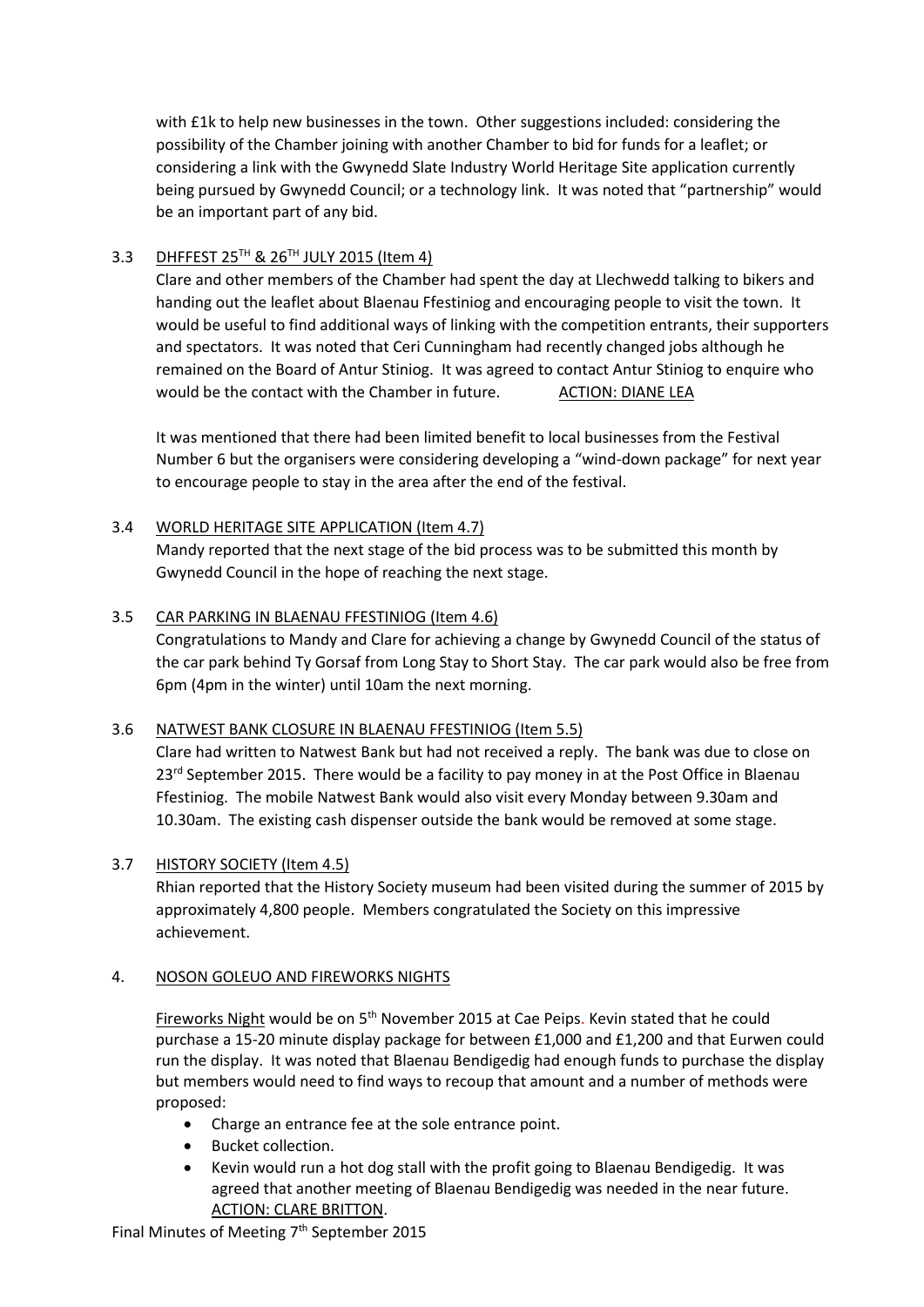- Craft stalls could be invited and asked to make a donation.
- Mandy agreed to find out more details about a mobile bar. ACTION: MANDY WILLIAMS-DAVIES
- Volunteers were needed to run stalls and stewards were also required. ACTION: ALL
- It was suggested that there would be a named Organiser for the event to aid planning and operation on the night.
- A flyer was needed for the Chamber's Facebook page and Alister agreed to contact Nia for this. ACTION: ALISTER

### Noson Goleuo:

A lantern parade as part of the Illuminations evening was in the process of being discussed with schools who had been asked to consider having a parade with led tealights although funding for this would be needed. The Grotto would be behind Antur Stiniog again and the Church Hall would also be needed again so there would be no worry about marquees and the weather. Chris agreed to book the Church Hall for 3rd December 2015. ACTION: CHRIS FOSBURY

#### 5. ANY OTHER BUSINESS

- 5.1 Siop Jeff: It was noted that the vinyls had been removed from the shop leaving the frontage looking very unsightly. However, as the owner had no plans to improve this aspect it was agreed that the Chairman would write and express disappointment at the removal of the vinyls. ACTION: CLARE BRITTON
- 5.2 Appointment of Deputy Chairman to the Chamber of Commerce and Tourism: Clare announced that Gail Jordan had offered her services as Deputy Chairman to the Chamber. She had experience in the charity sector so could work on funding bids as well as help Alister with the website. The Chairman proposed the appointment which was agreed unanimously by the members present.
- 5.3 Go Below: Clare stated that Miles Moulding of Go Below and the Ffestiniog Railway had agreed a trial to be run by Go Below using part of the railway's car park at Tanygrisiau as their base so that it could be moved from Betws y Coed so encouraging more people to the area. Go Below is keen to work with accommodation providers in the area and members agreed that this move could be very good for the town.

Sue Roberts arrived at the meeting.

5.4 Chamber of Commerce and Tourism Website: Alister reported that there had been good numbers visiting the website. He confirmed that Paypal had been removed. In response to a question, members agreed that there did not need to be on the website a list of members and their contact details. Clare and Alister agreed to visit Delwedd to discuss improvements to the website. ACTION: CLARE AND ALISTER

Some information had recently been updated on the website by Alister who asked for members to contact him whenever they notice any items which are out of date. He also asked members to be proactive in ensuring that their own information on the website was up-to-date as this was individual's responsibility and to send him the exact text etc. for adding to the website. ACTION: ALL MEMBERS TO CHECK THEIR DETAILS ON THE WEBSITE BEFORE THE NEXT MEETING

It was noted that the Chamber's Facebook page had 8,784 visit in August 2015 and members were asked to keep submitting their events for addition to the Facebook page which was becoming a useful resource for the local community.